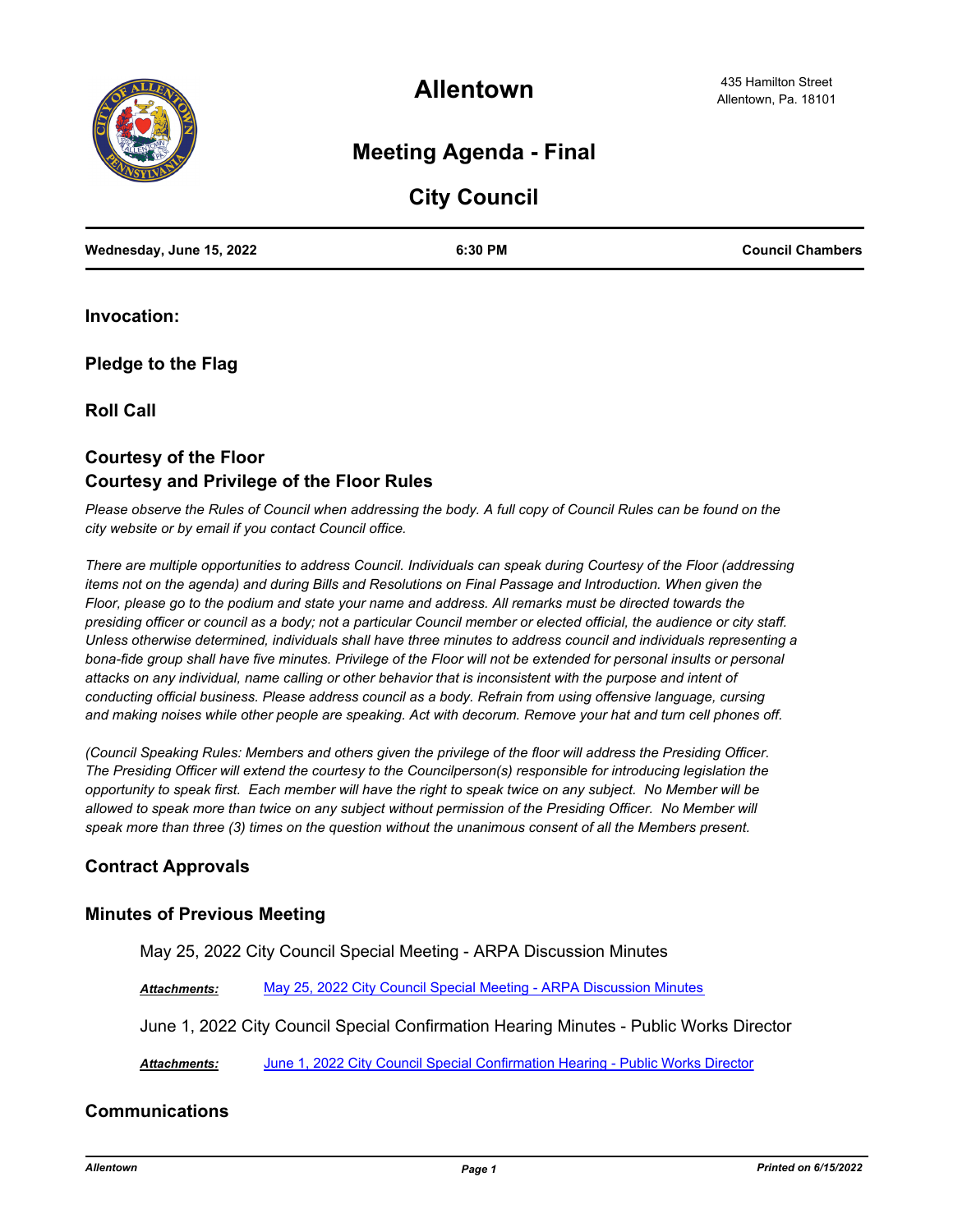## **Old Business**

**Councilperson Affa plans to make a motion to untable Bills 39 and 40, refer them the council's special meeting on ARPA funding on July 13 and to discuss expanding council's suggested categories to include tourism and entertainment.**

Bill 39

Amending the 2022 ARPA Fund Budget to provide for a transfer of One Million Five Hundred Thousand (\$1,500,000) Dollars to Da Vinci Science City, LLC.

*Sponsors:* Administration

*Attachments:* [Bill 39 \\$1.5m ARPA to Da Vinci](http://allentownpa.legistar.com/gateway.aspx?M=F&ID=ea963b67-91a2-403e-8352-fa6c5f824137.doc)

Bill 40 Tabled

Amending the 2022 ARPA Fund Budget to provide for a transfer of One Million Five Hundred Thousand (\$1,500,000) Dollars to Coca Cola Park for COVID-19 Safety Improvements.

*Sponsors:* Administration

*Attachments:* [Bill 40 \\$1.5 M ARPA - COCA COLA PARK](http://allentownpa.legistar.com/gateway.aspx?M=F&ID=de82e62f-90f6-416c-8561-d904afddbf62.doc)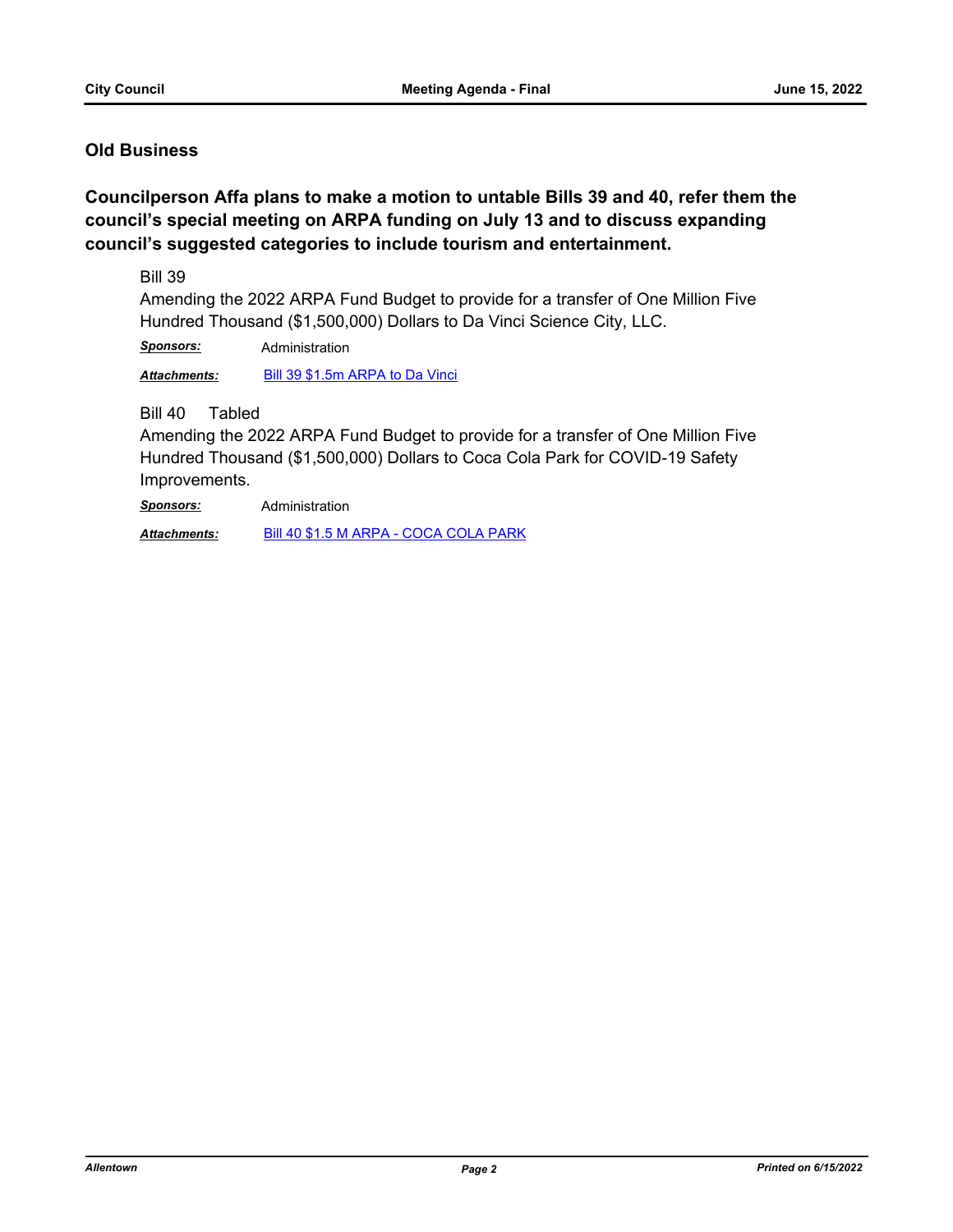### **REPORTS**

**Special Council Meetings: Council held a special meeting on June 8th on ARPA funds and has scheduled another meeting for June 22nd at 5:45 PM to take testimony on from experts regarding homelessness.** 

**Budget and Finance: Chair Siegel, Hendricks, Santos The Committee has not met since the last Council meeting. The next meeting is scheduled for June 22 at 5:30 PM.**

**Community and Economic Development: Chair Gerlach, Siegel, Mota The Committee met on June 8th and referred one item on tonight's agenda; the next meeting is scheduled for July 20th prior to the council meeting to discuss the HARB denial being introduced this evening.** 

**Human Resources, Administration and Appointments: Chair Santos, Hendricks, Siegel**

**The Committee has not met since the last council meeting; there are no future meetings scheduled at this time.** 

**Parks and Recreation: Chair Affa, Gerlach, Santos The Committee met this evening; there are no future meetings scheduled at this time.**

**Public Safety: Chair Hendricks, Zucal, Affa** 

**The Committee has not met since the last council meeting; there are no future meetings scheduled at this time.** 

**Public Works: Chair Zucal, Affa, Hendricks** 

**The Committee met this evening; there are no future meetings scheduled at this time.**

Rules, Chambers, Intergovernmental Relations and Strategy: Chair Mota, Zucal, Gerlach The Committee has not met since the last council meeting; we are going to schedule a meeting to review the changes to council's rules.

Controller's Report (3 minutes)

Mayor's Report (3 minutes)

## **ORDINANCES FOR FINAL PASSAGE (To be Voted On):**

Bill 37 Public Works

Amending the 2022 Capital Fund Budget to provide for a transfer of One Hundred Nineteen Thousand Five Hundred and Two (\$119,502) Dollars from Capital Project 2005 – Jefferson Street Road Diet and Flasher to capital project 1225 Traffic Signals – Upgrade Various.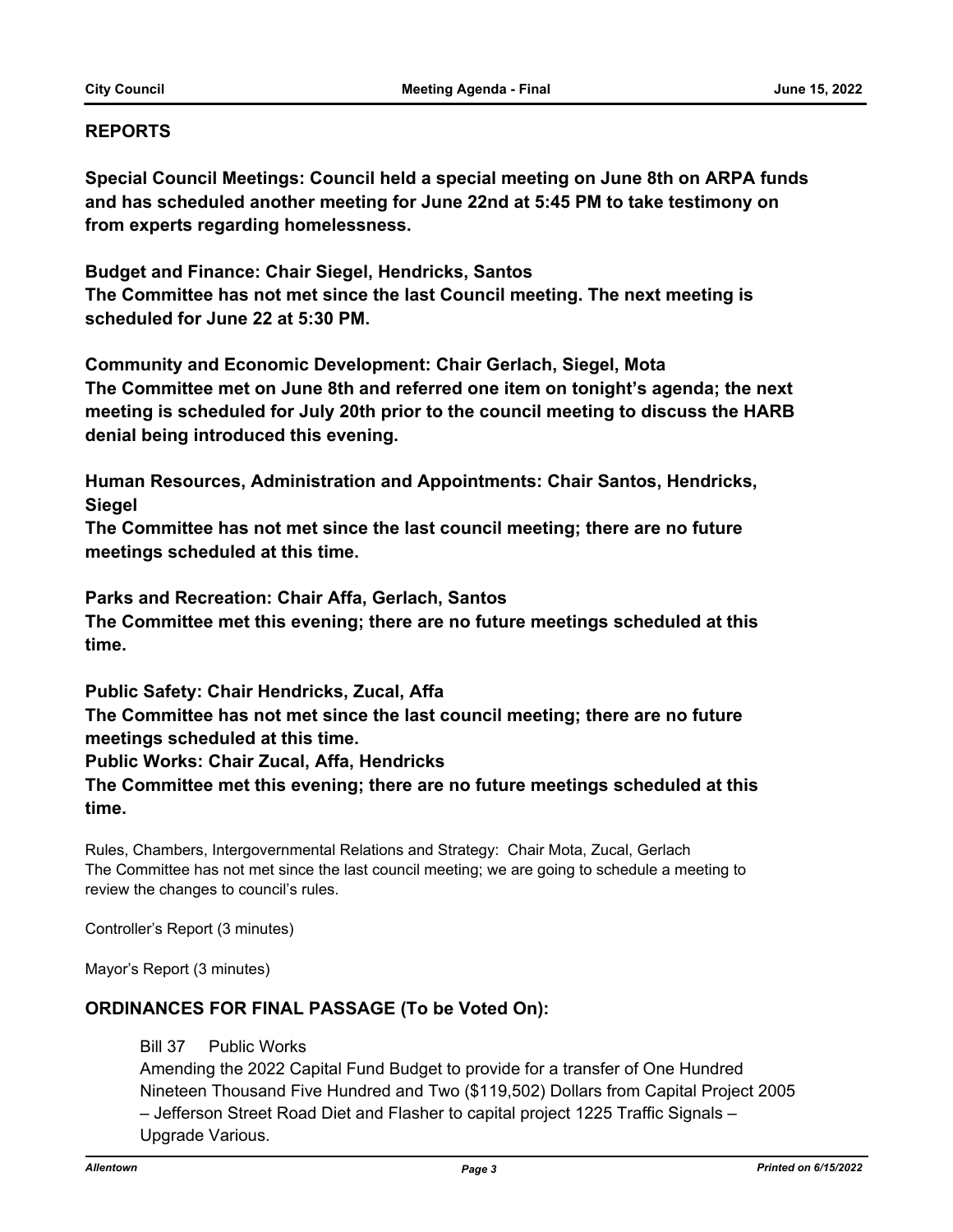*Sponsors:* Administration

*Attachments:* [Bill 37 Capital Project Transfer](http://allentownpa.legistar.com/gateway.aspx?M=F&ID=d359fd63-833a-4bf4-81df-c6d98aa005ee.doc)

#### Bill 38 Parks and Recreation

Amending the 2022 Capital Fund Budget to provide for a supplemental appropriation of Six Hundred Ninety (\$ 690.00) Dollars from Hijinx Brewing Company toward the construction of Phase 2 of the Jordan Skatepark project.

*Sponsors:* Administration

Attachments: [Bill 38 HIJINX BREWING COMPANY DONATION](http://allentownpa.legistar.com/gateway.aspx?M=F&ID=f87278ca-e74e-4f78-a02f-0c0cf5576905.rtf)

Bill 42 Community and Economic Development

Amending the 2022 General Fund Budget to provide for a supplemental appropriation of Eighteen Thousand (\$18,000) Dollars from the PA Department of Health, Prescription Drug Monitoring/Overdose 2 Action for continued support of the part-time Opioid Prevention Administrative Coordinator position.

*Sponsors:* Administration

*Attachments:* [Bill 42 PA DOH OPIOID Grant](http://allentownpa.legistar.com/gateway.aspx?M=F&ID=15634d37-d814-42b2-bf57-85ec790ee1ab.docx)

## **CONSENT AGENDA**

R92 COUNCIL OF YOUTH Natalie Santos Term Expiration: 12/31/2022

*Attachments:* [R92 Appointment Council of Youth - Natalie Santos](http://allentownpa.legistar.com/gateway.aspx?M=F&ID=67f53dfc-5159-41e6-9b52-815dbf490a42.doc)

#### R93

Sewage Planning Module at 2955 Ithaca Street Development - confirms there is capacity for this project.

[R93 2955 Ithaca Street Subdivision - Sewage Planning Module](http://allentownpa.legistar.com/gateway.aspx?M=F&ID=982bf9bc-44dc-4d27-964e-bcd2c7346704.doc) [Sewer Planning Module - 2955 Ithaca Street](http://allentownpa.legistar.com/gateway.aspx?M=F&ID=d100521b-7764-4e2c-a385-8e27e3ffa213.pdf) *Attachments:*

#### R94

Sewage Planning Module at 1014 Sumner Avenue Land Development - confirms there is capacity for this project.

[R94 1014 Sumner Avenue Land Development - Sewage Planning Module](http://allentownpa.legistar.com/gateway.aspx?M=F&ID=28dddc9d-828f-4f88-90f9-f3947c963bb8.doc) [Sewer Planning Module - 1014 Sumner Avenue](http://allentownpa.legistar.com/gateway.aspx?M=F&ID=99345334-8f6a-4ff7-9943-1e3a150dae45.pdf) *Attachments:*

### R97

Certificates of Appropriateness for work in the Historic Districts: 23 N. 12th St., 319 N. 8th St., 506 N. 5th St.,1015 Oak St., 428 N. 6th St., and 118 W. Turner St.

[R97 HARB Resolution June 15](http://allentownpa.legistar.com/gateway.aspx?M=F&ID=24189d8b-fec3-45b0-b23d-084c892f4054.docx) [HARB Final Reviews-June 2022](http://allentownpa.legistar.com/gateway.aspx?M=F&ID=e843e92d-ba8d-4c92-83b8-e77bea0c39bf.pdf) *Attachments:*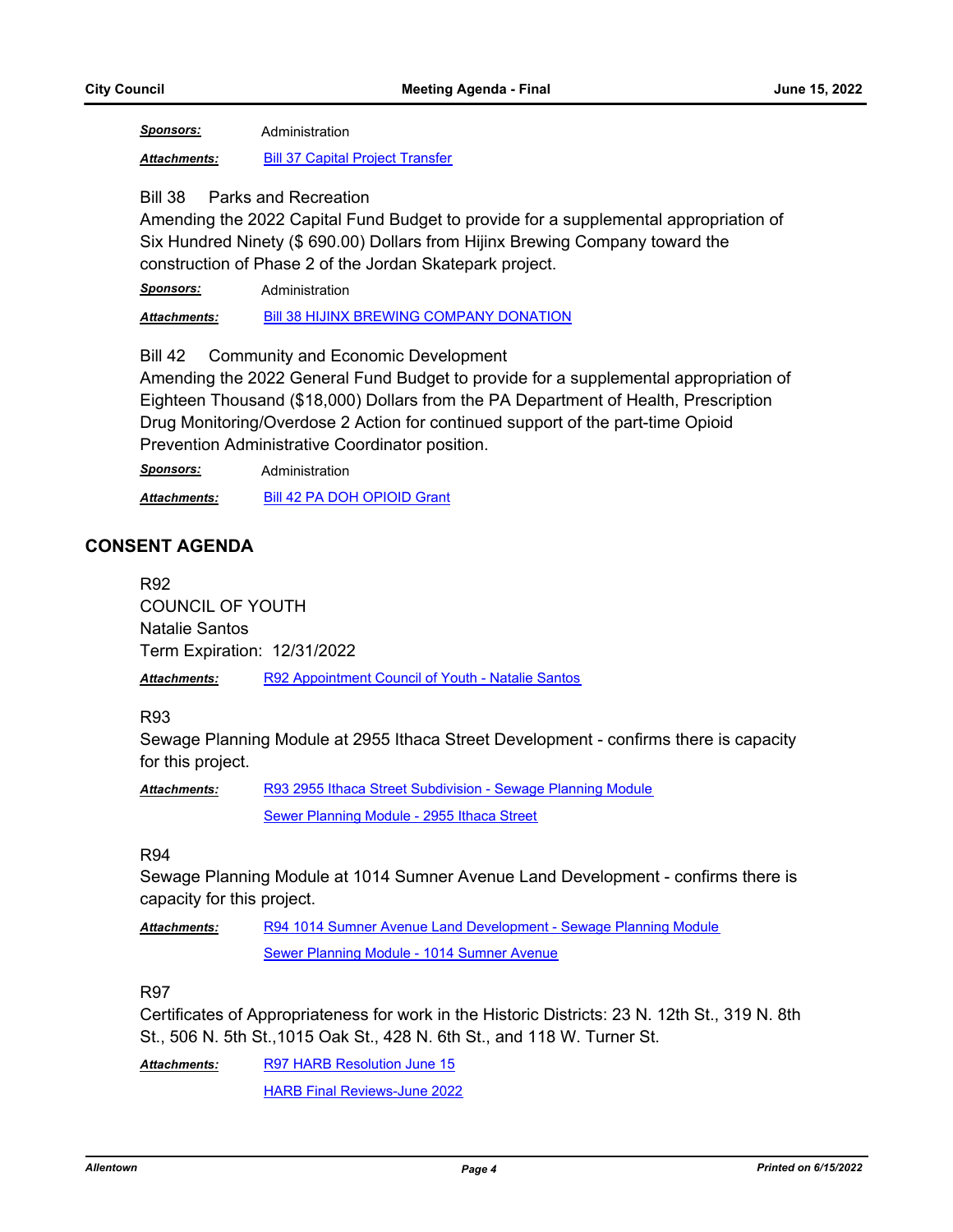## **RESOLUTIONS FOR FINAL PASSAGE (To be Voted On):**

#### R95

Approves five transfers: (1) \$114,500.00 in Community and Economic Development to reallocate funds for hotel stays for COVID unsheltered and COVID funding for Hispanic Organization for Rental Assistance from Account #700-01-7620-0235-40 (Other Services & Charges), Account #700-01-7620-0211-50 (Civic Expenses), Account #700-01-7620-0205-50 (Civic Expenses) to Account #700-01-7620-0235-50 (Civic Expenses), Account #700-01-7620-0211-40 (Other Services & Charges, Account #700-01-7620-0205-40 (Other Services & Charges); (2) \$32,500.00 to hire a fleet maintenance consultant to look at the cost involved with bringing the fleet maintenance operations back in-house; (3) \$31,598.00 to rebuild and install motor for the elevator in the Public Safety building; (4) \$20,454.00 to cover the cost of the summer intern program run by the City Controller's office; (5) \$9,750.00 to cover the costs of two vaccine refrigerators and two vaccine freezers for the Allentown School District; (6) \$8,500.00 to cover the required additional Traffic overtime for PPL Events and Special Events.

| <b>Attachments:</b> | <b>R95 Transfer Funds</b>                                                       |
|---------------------|---------------------------------------------------------------------------------|
|                     | To Cover Cost of the Summer Intern Program Run by the City Controller's office  |
|                     | <b>Hire Fleet Maintenance Consultant</b>                                        |
|                     | Elevator Repair in the Public Safety Building (Door Motor Needs to be Rebuilt a |
|                     | Cover the Costs of 2 Vaccine Refrigerators and 2 Vaccine Freezers for the Aller |
|                     | Traffic is Required to Work Additional Overtime for PPL Event and Special Even  |
|                     | Reallocate Fund for Hotel Stays for COVID Unsheltered and COVID Funding for     |
|                     |                                                                                 |

R96

Cancels the July 6, 2022 Council Meeting

Attachments: [R96 Cancels July 6th Council Meeting](http://allentownpa.legistar.com/gateway.aspx?M=F&ID=8a7add3b-8212-460a-80e0-4fcee58fcbd8.doc)

# **ORDINANCES FOR INTRODUCTION (To be referred to Committee with public comment prior to referral)**

Bill 43 Refer to Public Works

Providing for the vacation of North Peach Street from the centerline of Cedar Street to its North Terminus in the Eighth Ward of the City of Allentown:

*Sponsors:* Administration

[Bill 43 Peach Street](http://allentownpa.legistar.com/gateway.aspx?M=F&ID=5ff11231-3d36-413b-9b26-d225d5a6a999.doc) **[Peach Street Staff Report](http://allentownpa.legistar.com/gateway.aspx?M=F&ID=f59d36cd-9e22-4a27-828f-14e36a455722.doc)** Letter from Mike Hanlon regarding N. Peach Street from the intersection with W [ACPC Action - Peach Street](http://allentownpa.legistar.com/gateway.aspx?M=F&ID=8081068b-a43d-4119-90af-70e0e3e04f88.pdf) [Staff Report Vacation of Peach Street Staff Report 01.27.22](http://allentownpa.legistar.com/gateway.aspx?M=F&ID=761ef09d-58c7-4565-85da-f4aa6e74f690.pdf) *Attachments:*

Bill 44 Refer to Parks and Recreation

Amending the 2022 Capital Fund Budget to allocate Sixty-Two Thousand Six Hundred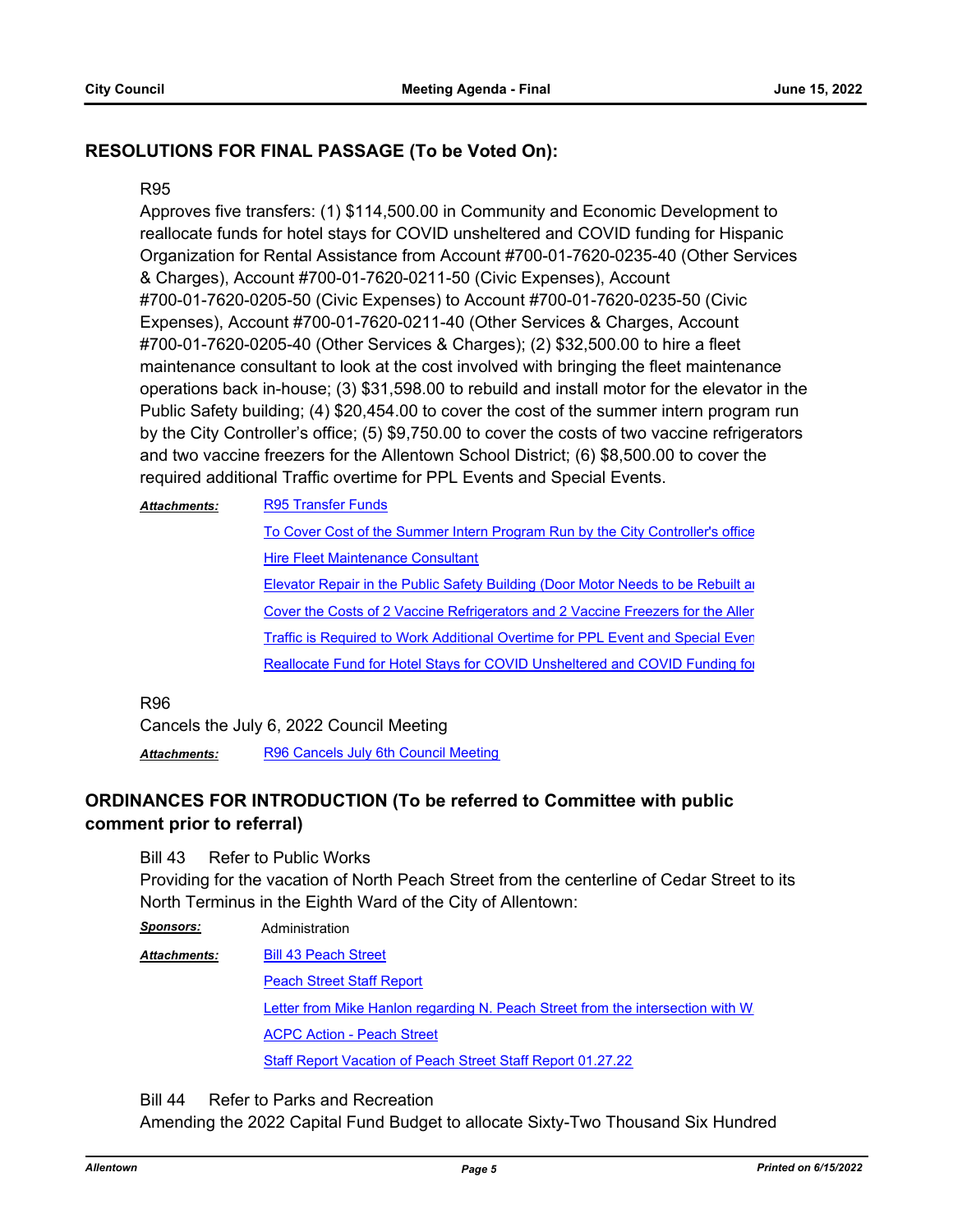Twenty-Six Dollars and Fifty Cents (\$62,626.50) from the unappropriated balance of the Golf Course Fund to the Golf Grounds Maintenance budget and Golf Capital Projects budget.

*Sponsors:* Administration

*Attachments:* [Bill 44 Golf Course](http://allentownpa.legistar.com/gateway.aspx?M=F&ID=326c8061-5726-413d-ada5-d1382ab84ebb.docx)

Bill 45 Refer to Parks and Recreation

Amending the 2022 General Fund Budget to appropriate Twelve Thousand (\$12,000) Dollars from the unappropriated General Fund balance to Parks Maintenance General Fund account. Funds are needed to cope with the rising costs of heating oil, fuel, and other petroleum-based lubricants.

*Sponsors:* Administration

*Attachments:* [Bill 45 Parks Funds 6-15-22](http://allentownpa.legistar.com/gateway.aspx?M=F&ID=9813a6bc-8e7e-4e53-b4b8-0be3f08f8f32.docx)

Bill 46 Refer to Parks and Recreation

Amending the 2022 Trexler Fund and Capital Fund Budgets to provide for a transfer of Fifty Thousand (\$50,000) Dollars from the Trexler Fund to the Capital Fund to provide the additional funds needed to complete the Valania Park Capital Project.

*Sponsors:* Administration

*Attachments:* [Bill 46 Valania Fund 6-15-22 - FINAL](http://allentownpa.legistar.com/gateway.aspx?M=F&ID=16e8c844-ee38-4444-868f-1bc5fa451ba6.docx)

Bill 47 Refer to Public Works

Renaming of the alleyway, Frederick Street which is located at the rear of the Patriots Building "Moonie Trexler Way". The request is from Allentown Patriots.

*Sponsors:* Administration, Affa, Hendricks, Mota, Mr. Siegel and Mr. Zucal [Bill 47 Renaming of the Alleyway on Frederick Street to Moonie Trexler Way](http://allentownpa.legistar.com/gateway.aspx?M=F&ID=be517d8d-ec8d-409e-bbed-096ad003f95a.doc) [Bill 47 Moonie Trexler Way](http://allentownpa.legistar.com/gateway.aspx?M=F&ID=f9e80ba6-af4c-43c0-97e2-d4c593db3195.pdf) *Attachments:*

#### **RESOLUTIONS FOR INTRODUCTION (Can be voted on or Referred to Committee):**

R98 Refer to Community and Economic Development Committee Denial of a Certificate of Appropriateness – 617 N. 6th Street

[R98 HARB Resolution to DENY - 617 N 6th St](http://allentownpa.legistar.com/gateway.aspx?M=F&ID=579f139f-2a58-473e-9cf9-25fe46f38ff1.doc) [617 N 6th Final Review](http://allentownpa.legistar.com/gateway.aspx?M=F&ID=0393260e-fb04-4fb7-b880-8404679f1488.pdf) *Attachments:*

#### **NEW BUSINESS**

## **GOOD AND WELFARE**

#### **ADJOURN**

*Council meetings are held on the first and third Wednesday of each month beginning at 7:00 pm in Council Chambers. For copies of the agenda or meeting announcements, please visit our website at www.allentownpa.gov or contact the Clerk at Michael.Hanlon@allentownpa.gov to receive an email notice of the meetings.*

Council Rules